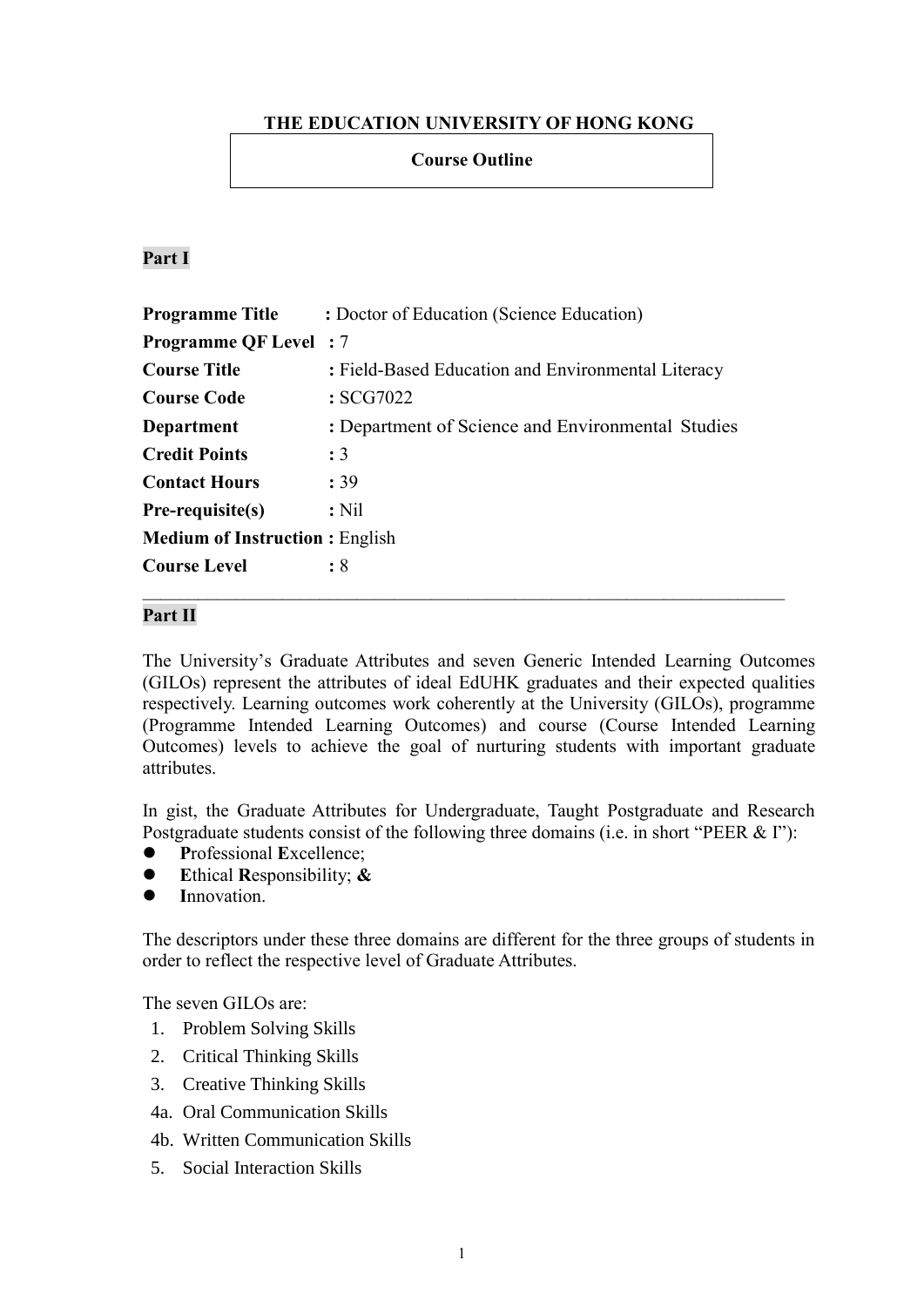### 6. Ethical Decision Making

7. Global Perspectives

### **1. Course Synopsis**

Environmental literacy is a core competency for the  $21<sup>st</sup>$  century global citizens. The field-based approach has long been recognized as one of the most effective educational pedagogies in enhancing people's environmental literacy. This course is designed to develop students' understandings in the theoretical framework underlying field-based learning and environmental literacy, and therefore developing their capacity in not only conserving the environment, but also designing and implementing educational activities or programmes to enrich environmental literacy of different audiences. Through literature analysis, case studies along with field-based enquiries, the participants will develop an in-depth understanding in the theories and research as well as gaining critical perspectives on the field-based learning approach in a practical context of education, in order to promote people's environmental literacy. Upon completion of the course, students are encouraged to develop their own research plan in relation to theory development and applications in this area of environmental education.

## **2. Course Intended Learning Outcomes** (CILOs)

*Upon completion of this course, students will be able to:*

- CILO<sup>1</sup> Understand the principles and theoretical framework of field-based learning and environmental literacy along with their inter-relationship in an educational context.
- CILO<sup>2</sup> Evaluate the strengths and weaknesses of a variety of field-based learning activities.
- CILO<sup>3</sup> Apply the principles and concepts of field-based learning approach to promote competencies in environmental literacy.

## **3. Content, CILOs and Teaching & Learning Activities**

| <b>Course Content</b>                    | <b>CILOs</b> | <b>Suggested Teaching &amp;</b> |
|------------------------------------------|--------------|---------------------------------|
|                                          |              | <b>Learning Activities</b>      |
| Key concepts in field-based learning and | $C LO$       | Lecture, literature analysis,   |
| environmental literacy:                  |              | discussion / online forum       |
| Concepts and features of education for   |              | discussion and student          |
| sustainable development                  |              | presentation.                   |
| Evolution and research in environmental  |              |                                 |
| literacy                                 |              |                                 |
| Theoretical framework and diversified    |              |                                 |
| applications of field-based experiential |              |                                 |
| learning in the educational contexts.    |              |                                 |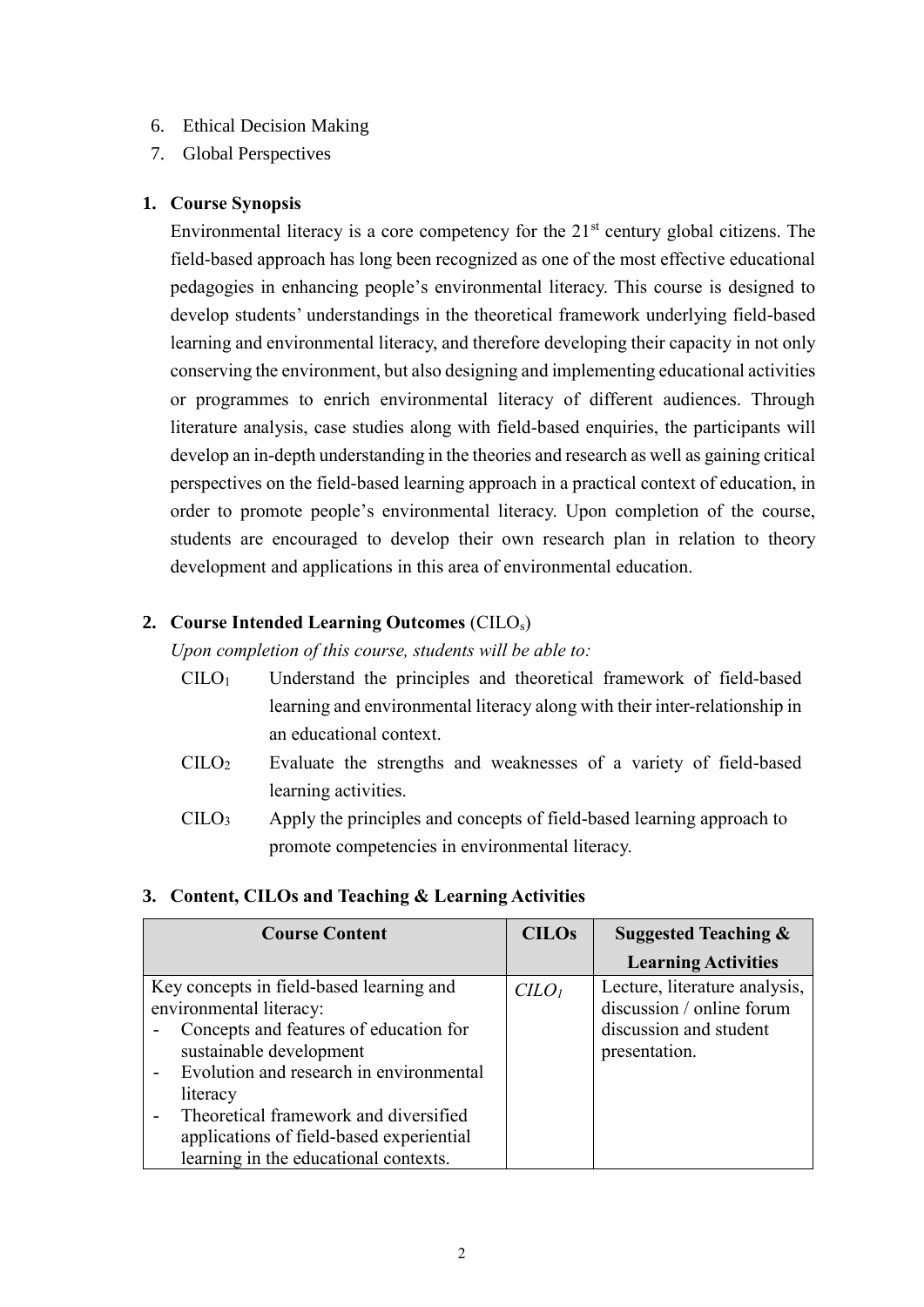| Evaluation and application of field-based     | CLO <sub>2.3</sub>        | Discussion / online forum |
|-----------------------------------------------|---------------------------|---------------------------|
| approach in promotion of environmental        |                           | discussion, video, field- |
| literacy in a practical context of education. | based inquiry and student |                           |
|                                               |                           | presentation.             |

#### **4. Assessment**

| <b>Assessment Tasks</b> |                                             | Weighting $(\% )$ | <b>CILO</b>   |
|-------------------------|---------------------------------------------|-------------------|---------------|
| a.                      | Class participation: Including class        | 15%               | $CLO_{1,2,3}$ |
|                         | discussion, in-class activities involving   |                   |               |
|                         | case studies and literature analysis.       |                   |               |
| b.                      | Group project: Development and              | 40%               | $CLO_{1,2,3}$ |
|                         | demonstration of a field-based activity in  |                   |               |
|                         | an environmental education context. The     |                   |               |
|                         | report should include the rationale, the    |                   |               |
|                         | objectives and hypothesis of field          |                   |               |
|                         | investigation (if any), research approach   |                   |               |
|                         | and data collection methods, collection of  |                   |               |
|                         | data and findings, analysis and suggestions |                   |               |
|                         | for solutions                               |                   |               |
| $\mathbf{c}$ .          | Seminar presentations: Involving reflection | 45%               | $CLO_{1,2,3}$ |
|                         | and analysis of relevant concepts, theories |                   |               |
|                         | and cases from literature reviewed, and     |                   |               |
|                         | how these pieces of knowledge can be        |                   |               |
|                         | applied to promote environmental literacy.  |                   |               |

### **5. Required Text(s)**

Nil

## **6. Recommended Readings**

- Ardoin N., Heimlich J., Braus J. & Merrick C. (2013). Influencing Conservation Action: What Research Says About Environmental Literacy, Behavior, and Conservation Results. Washington, DC: Audubon.
- Bodzin, A. M. (2010). Integrating web-based activities and site-based experiences to investigate environmental issues. In A. M. Bodzin, B. S. Klein, & S. Weaver (Eds.), *The inclusion of environmental education in science teacher education* (pp. 323- 336). London: Springer.
- Bowers, C. A. (1996). The cultural dimensions of ecological literacy. *Journal of Environmental Education*, *27*(2), 5-10.
- Brennan, A. (1994). Environmental literacy and educational ideal. *Environmental*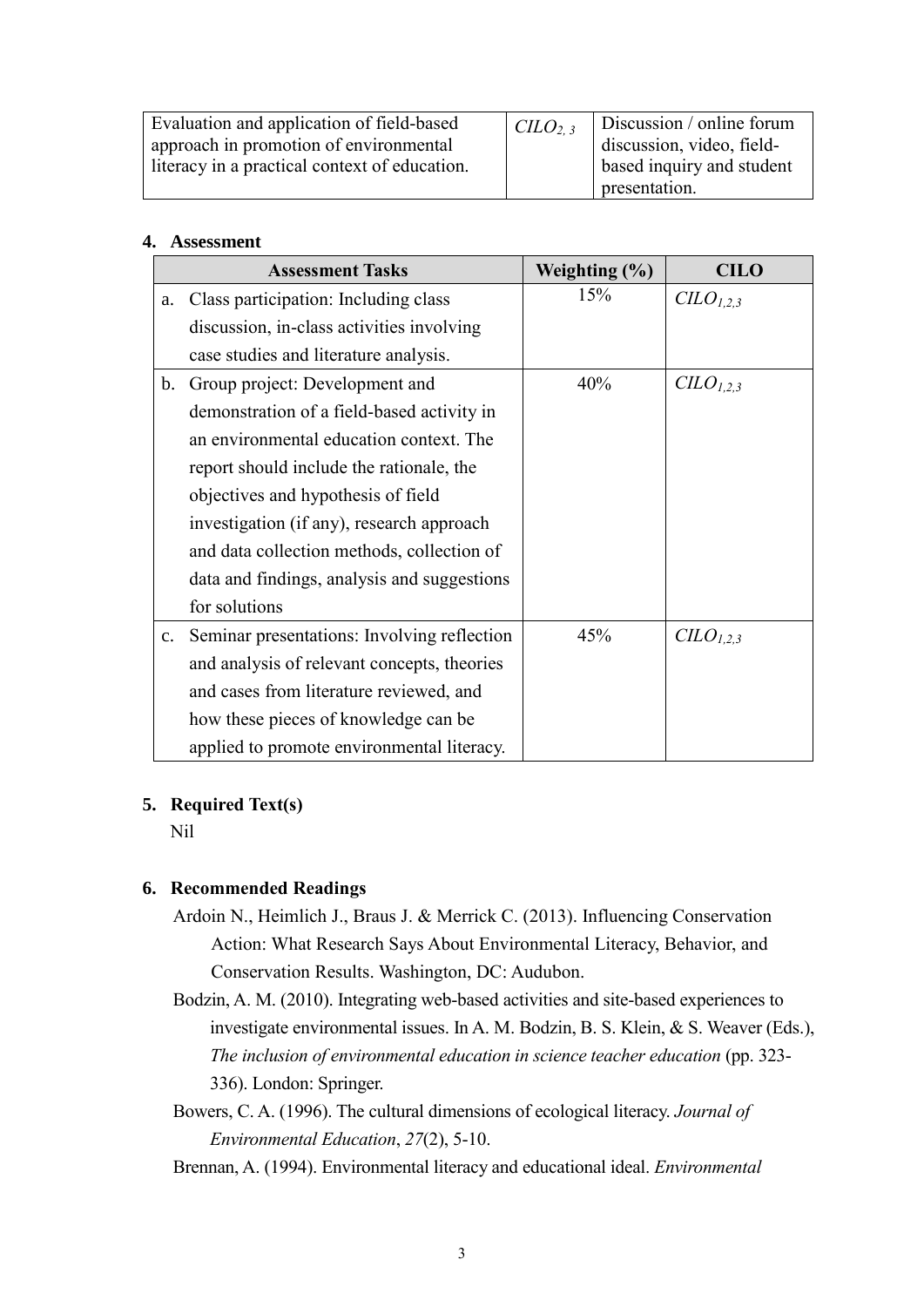*Values*, *3*(1), 3-16.

- Heineke, A. J. & Ryan, A. M. (2018) Teaching, Learning, and Leading with Schools and Communities: Field-Based Teacher Education. N.Y.: Routledge.
- Hollweg, K. S., Taylor, J. R., Bybee, R. W., Marcinkowski, T. J., McBeth, W. C., & Zoido, P. (2011). *Developing a framework for assessing environmental literacy*. Washington, DC: North American Association for Environmental Education.
- Hsu, S.-J., & Roth, R. E. (1998). An assessment of environmental literacy and analysis of predictors of responsible environmental behavior held by secondary teachers in the Hualien area of Taiwan. *Environmental Education Research*, *4*(3), 229-249.
- Jett, C. C. (2015) Field Studies: Challenging Project Based Learning For High School and College Students (Middle School Students, too!) The "Socratic Method" in Action!. Outskirts Press.
- Johnson, E. A., & Mappin, M. J. (2005). *Environmental education and advocacy: Changing perspectives of ecology and education*. Cambridge, UK: Cambridge University Press.
- King, R. J. H. (2000). Defining literacy in a time of environmental crisis. *Journal of Social Philosophy*, *31*(1), 68-81.
- Lonergan, N., & Andresen, L. W. (1988). Field-based education: Some theoretical considerations. *Higher Education Research and Development*, *7*(1), 63-77.
- Orr, D. W. (1992). *Ecological literacy: Education and the transition to a postmodern world*. Albany, NY: SUNY Press.
- Palmberg, I. E., & Kuru, J. (2000). Outdoor activities as a basis for environmental responsibility. *The Journal of Environmental Education*, *31*(4), 32-36.
- Roth, C. E. (1992). *Environmental literacy: Its roots, evolution and directions in the 1990s*. Columbus, USA: ERIC Publications.
- Scholz, R. W. (2011). Environmental literacy in science and society: *From knowledge to decisions*. New York, USA: Cambridge University Press.

#### **7. Related Web Resources**

United Nations Educational, Scientific and Cultural Organization. (1978). *Final report on the 1st intergovernmental conference on environmental education at Tbilisi (USSR) (ED/MD/49)*. Retrieved from

<http://unesdoc.unesco.org/images/0003/000327/032763eo.pdf>

Environmental Literacy Council and associated virtual library (2013). Retrieved from <http://enviroliteracy.org/>

#### **8. Related Journals**

Educational Philosophy and Theory